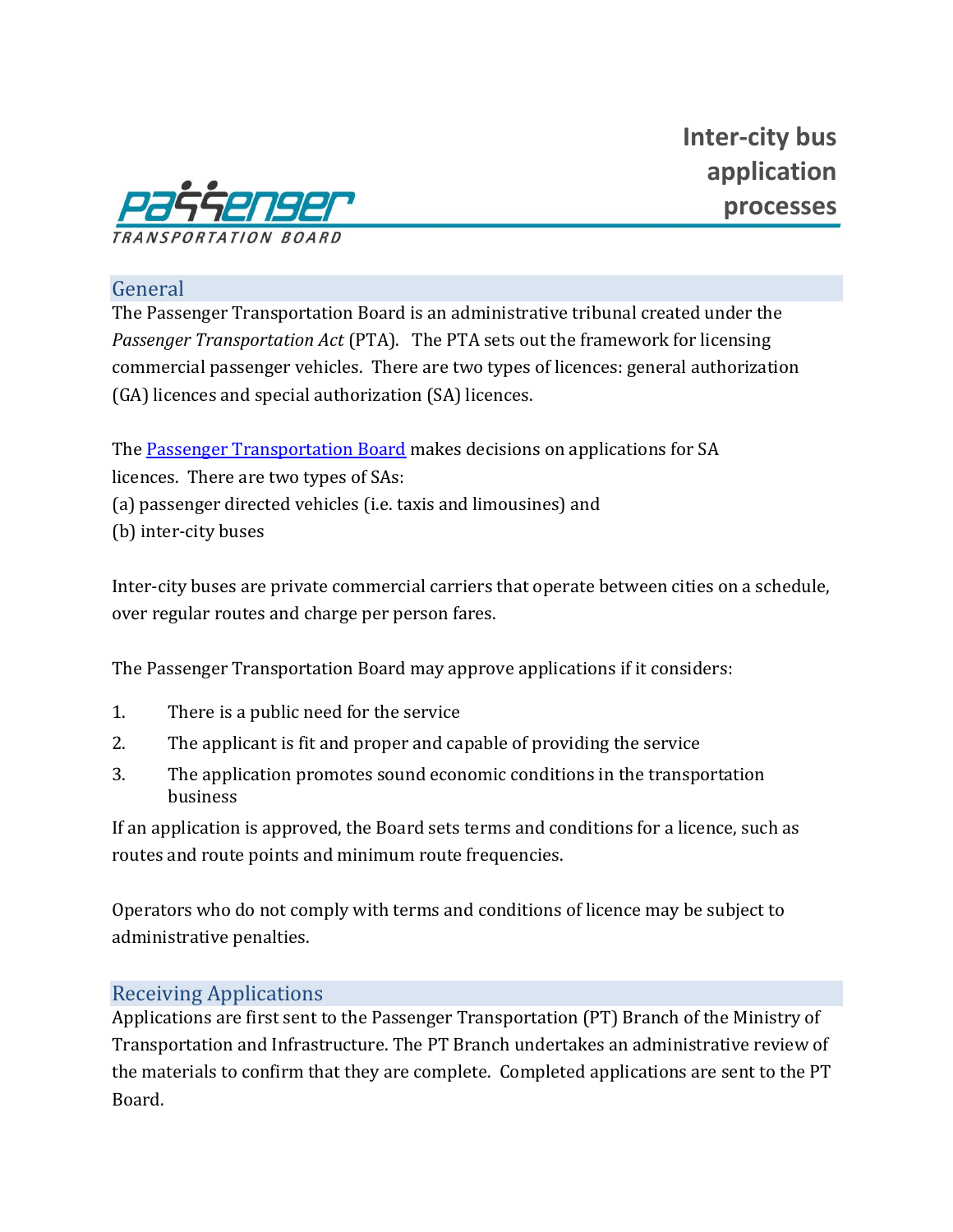# Publishing Applications

The PT Board prepares a summary of applications. Summaries are sent to applicants to sign off and confirm that the summary reflects what they are seeking. Once signed summaries are received, the PT Board publishes application summaries in the Weekly [Bulletin,](http://www.ptboard.bc.ca/bulletins.htm) which is published on Wednesdays.

Applications to reduce inter-city bus service are also published on the PT Board's Bus [Route Applications w](http://www.ptboard.bc.ca/bus.htm)ebpage. Inter-city bus applicants must provide a "Rationale for Route Reduction or Minimum Route Frequency Reduction" to the Board. This Rationale is also posted on the bus routes application page.

# Public Notice Requirements

Inter-city bus operators applying for service reductions must:

- a) publish notice of proposed changes on their websites and
- b) post notices in terminals, depots or agents premises
- c) provide written notice of proposed changes to mayors and councils of affected municipalities and chairs of regional districts.

Public notices must tell people that they can provide written comments to the PT Board by a certain date.

## Public Comments

Comments received by the PT Board are sent to the applicant for a response. Some information may be redacted to protect privacy of individuals.

The PT Board considers the content of the comments as well as the number of comments in its decisions. The PT Board finds detailed comments from individuals about how often they use the service more informative than letters or petitions that only have general information.

## Decision-Making

After reviewing the comments and the applicant's response, the Board may:

- make a final decision on the application
- make a preliminary decision on parts of the application
- hold public meetings in some communities